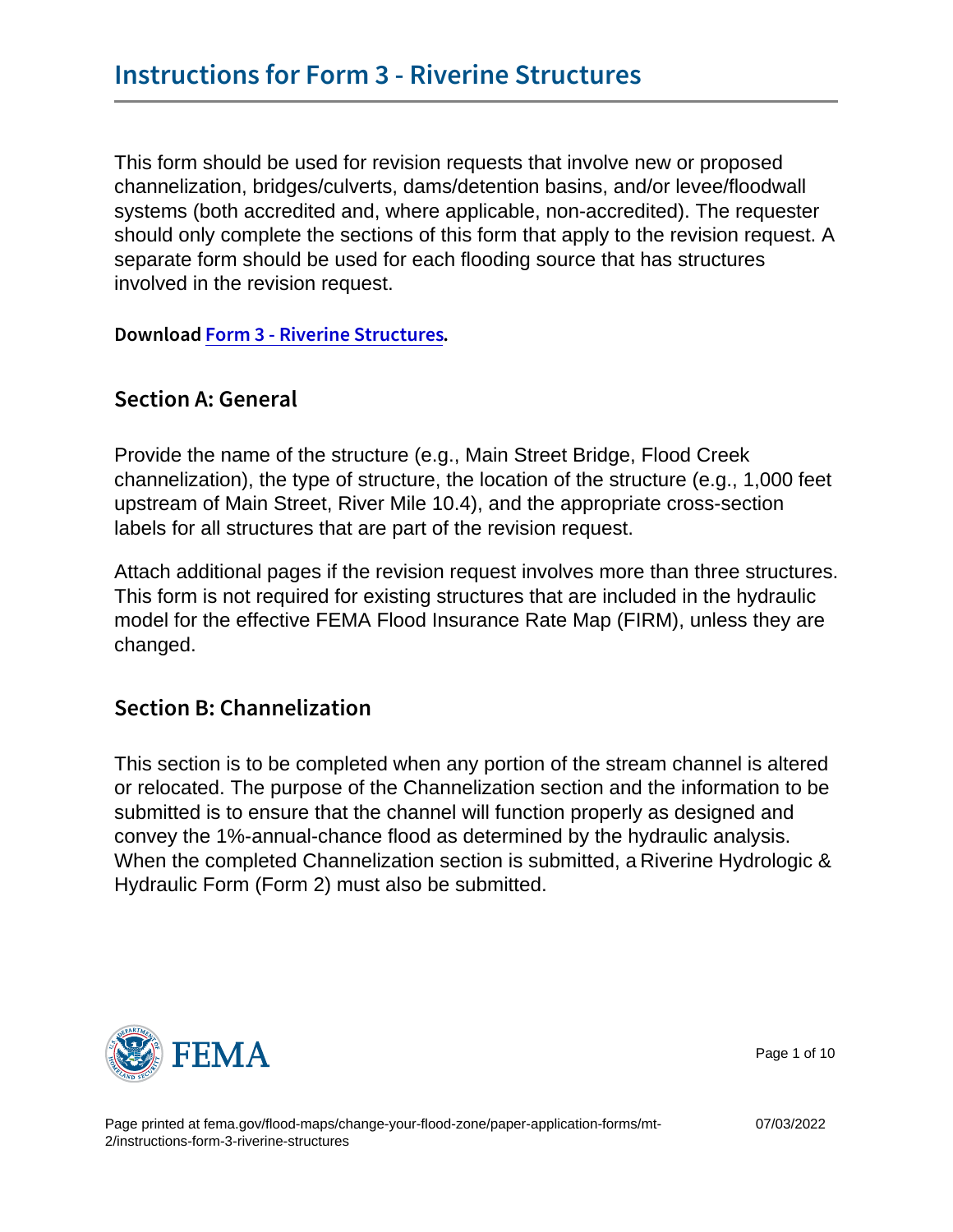- 1. Indicate the hydraulic considerations for the design of the channel, such as flow-carrying capacity of the channel and the flow regime over which channel elevation was designed. Also indicate if there is potential for a hydraulic jump.
- 2. Attach engineering drawings of the channelization, certified by a registered Professional Engineer (P.E.). The drawings should include a plan view of the channelization that shows pre-construction topography and post-construction grading, channel cross section, channel lining, channel inlet and outlet, and details for any accessory structures included with the channelization. Typically, channelization increases the channel velocity above the natural channel velocity. Provide information that supports the conclusion that the channel lining will withstand the velocities associated with the 1%-annualchance flood. The type of channel lining should be indicated on the design plans.
- 3. Indicate all accessory structures included with the channelization. The accessory structures should be shown on the submitted plans.
- 4. In locations where sediment transport will affect the Base Flood Elevations (BFEs), the effects of sediment transport should be considered in the design of the channel and Section F of Riverine Structure Form 3 should be submitted. Provide justifications if sediment transport analysis is not considered for the channel design.

# Section C: Bridge/Culvert

This section is to be completed when the request involves a new bridge or culvert or a new or revised analysis of an existing bridge or culvert. Please provide the flooding source and structure name and continue with the form as instructed below.

- 1. Indicate the reason for the new or revised bridge/culvert modeling.
- 2. Indicate the model used to analyze the hydraulics at the bridge/culvert. If this model is different than the model used to analyze the flooding on the stream, please include an explanation of why a different model was used to analyze the bridge/culvert.
- 3. Attach plans of the structure, certified by a registered Professional Engineer. The bridge/culvert plans should include the information listed on the form



Page 2 of 10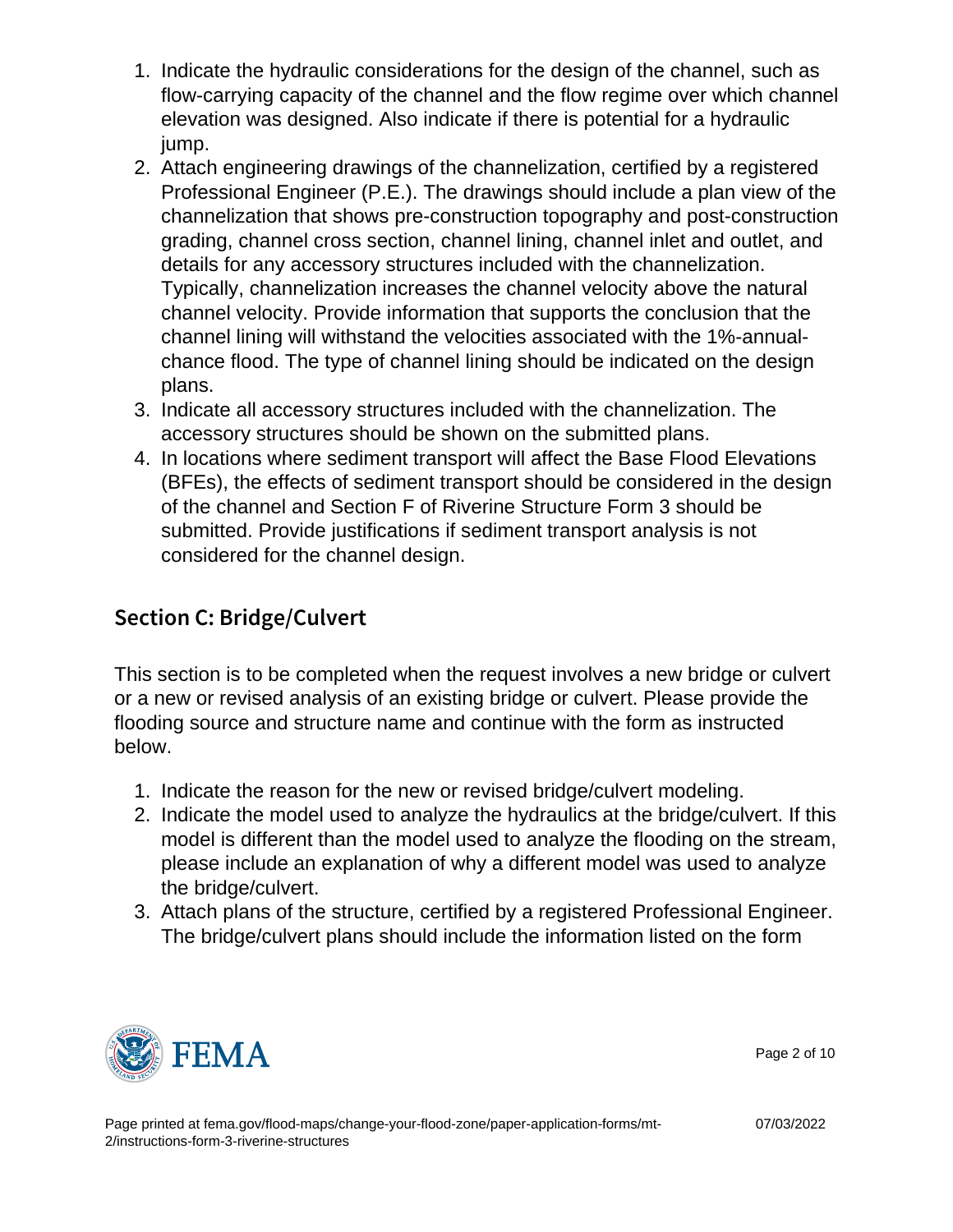and should reference the vertical datum. Indicate the items included on the plans and attach an explanation of why any information is not included.

4. In locations where sediment transport will affect the Base Flood Elevations, the effects of sediment transport should be considered in the design of the bridge/culvert and Section F of Riverine Structure Form 3 should be submitted. Provide justifications if sediment transport analysis is not considered for the bridge/culvert design.

#### Section D: Dam/Basin

This section is to be filled out when there is an existing, proposed or modified dam or detention basin along a detailed-study stream. This includes existing or new road embankments that are designed or modified to serve as flood detention structures. Provide a complete engineering analysis and engineering drawings of the dam/basin. The drawings should indicate the dam dimensions (height, topwidth, side slopes) the crest elevation of the top of the dam/basin, the type of spillway, the spillway dimensions, the crest elevation of the spillway, the type of outlet, the outlet dimensions and the invert elevation of the outlet. Refer to the FEMA guidance document [Dams/Reservoirs and Non-Dam Features](https://www.fema.gov/sites/default/files/2020-02/Dams_Reservoirs_and_Non_Dam_Features_Guidance_Nov_2019.pdf) for more details.

- 1. Indicate the reason for the revision request involving a dam/basin.
- 2. Indicate the agency or organization that designed the dam/basin.
- 3. Identification
	- a. Indicate the name of the agency or organization responsible for permitting the dam, along with the appropriate permit or identification number for the dam.
	- b. For a local dam or a private dam, provide related "as-built" or "proposed" drawings, specifications, and supporting design information.
- 4. Indicate if the hydrologic analysis is revised as a result of the dam/basin. Any storage upstream of the dam/basin, considered in the hydrologic analysis to reduce the peak base flood discharge, should be totally dedicated to flood control. If the outflow of the dam is regulated, submit an explanation of the flow regulation plan. Provide this documentation as part of the Operation and Maintenance information required per Item 7. If the hydrology changes, complete the Riverine Hydrology & Hydraulics Form 2. Provide



Page 3 of 10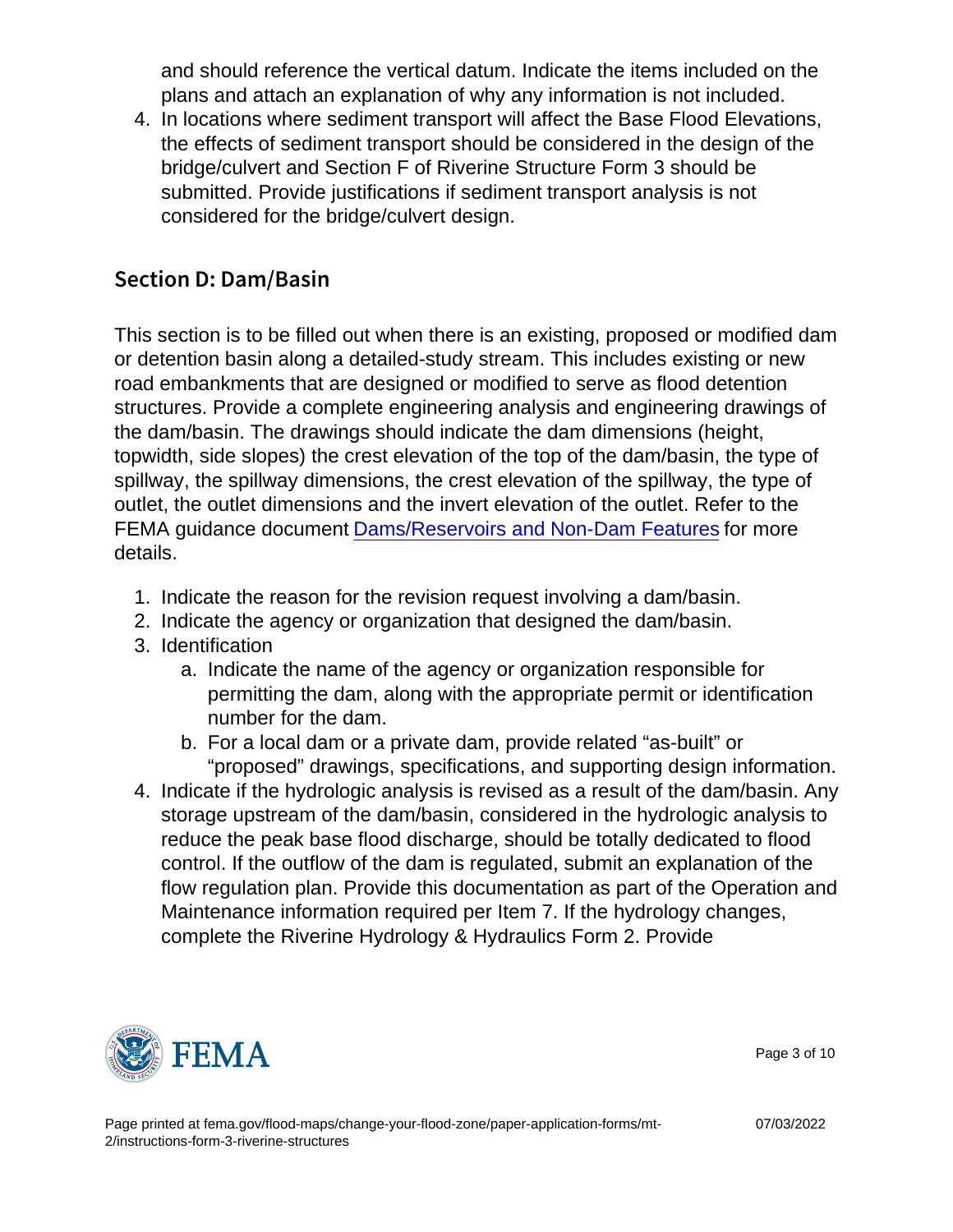documentation showing that the dam/basin was designed using the critical storm duration that would yield the maximum reservoir stage or maximum volume of runoff during the design storm.

- 5. In locations where sediment transport will affect the Base Flood Elevations, the effects of sediment transport should be considered in the design of the dam/basin and Section F of the Riverine Structure Form 3 should be submitted. Provide justifications if sediment transport analysis is not considered for the dam/basin design.
- 6. Indicate if the Base Flood Elevations change as a result of the dam/basin. If impacted, list the stillwater elevations behind the dam/basin in the table provided.
- 7. Include a copy of the formal Operation and Maintenance Plan for the dam/basin.

### Section E: Levee/Floodwall

This section is to be completed, for both accredited and non-accredited levee systems, when the revision request involves a new, modified, and/or existing levee and/or floodwall. The National Flood Insurance Program regulations describe a levee as a manmade structure, usually an earthen embankment, designed and constructed in accordance with sound engineering practices to contain, control, or divert the flow of water to provide flood hazard reduction from temporary flooding.

#### Accredited Levee Systems

The purpose of this section is to ensure that the levee or floodwall system is designed and/or constructed to exclude the 1%-annual-chance flood from the leveed area, in full compliance with the National Flood Insurance Program regulations in the Code of Federal Regulations Title 44 Section §65.10, before reflecting its effects on a flood map. For more information on the FEMA requirements, refer to the Guidance for [Flood Risk Analysis and Mapping: Levees](https://www.fema.gov/sites/default/files/documents/fema_levee-guidance.pdf).

In addition, a vicinity map, along with a complete set of flood profile sheets, plan sheets, and layout detail sheets, must be submitted. These sheets must be numbered and must include an index that clearly identifies the sheets specifically



Page 4 of 10

07/03/2022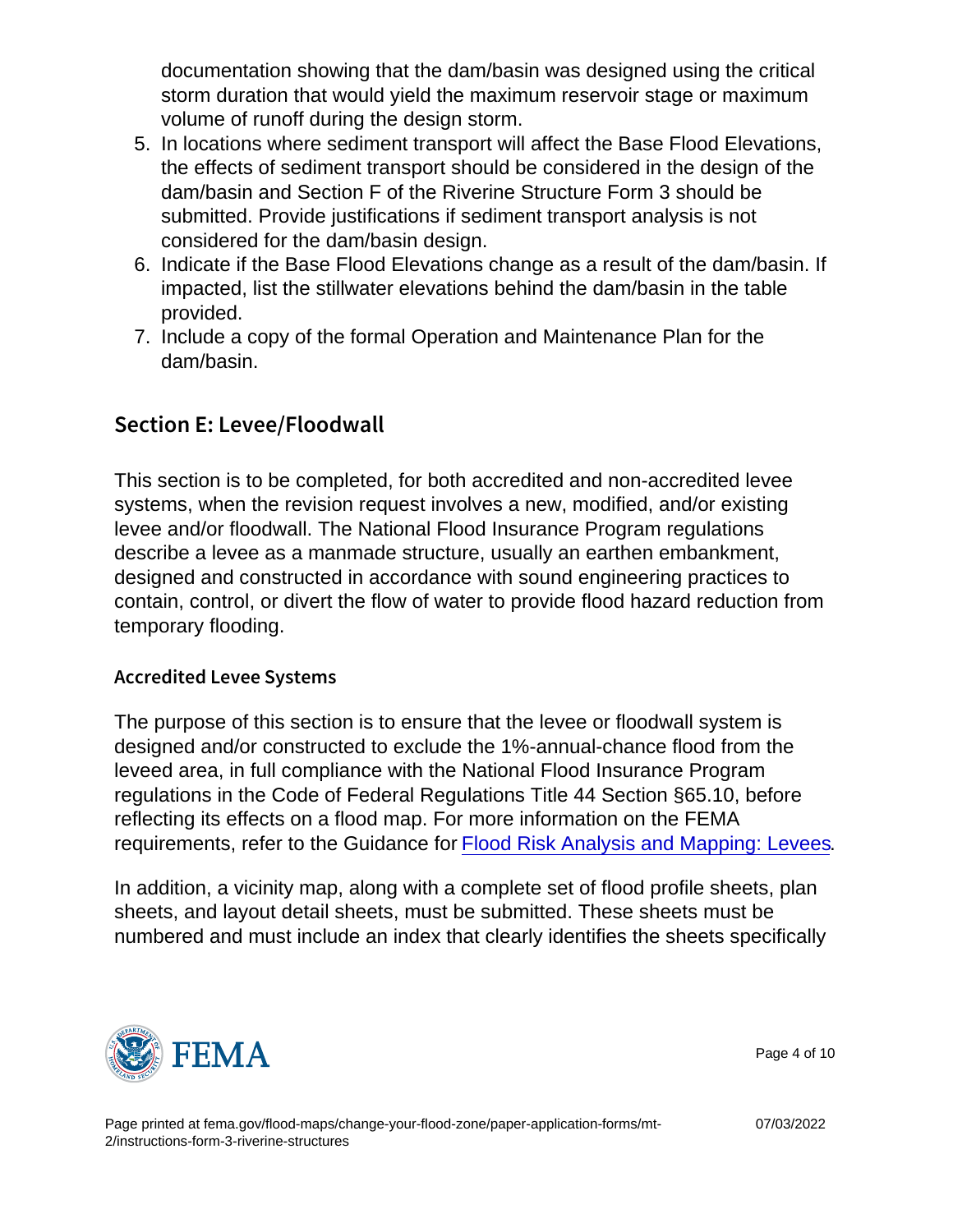relating to the levee or floodwall in question.

While the overall submittal for levee accreditation must be certified by a registered Professional Engineer who submits the completed package, the submittal may include several subsets of engineering data, dealing with separate portions of the National Flood Insurance Program regulations in the Code of Federal Regulations Title 44 Section §65.10, certified by different Professional Engineers or engineering firms.

Certifications are subject to the definition provided in the National Flood Insurance Program regulations at Code of Federal Regulations Title 44 Section §65.2. In such cases, the Professional Engineer who certifies the completed package will be considered the engineer responsible for the accreditation submittal and will be contacted if additional information is needed. The signature block on the Riverine Structure Form 3 should also be signed by the Professional Engineer who signs the complete package.

- 1. Indicate all the applicable levee/floodwall system elements, including their locations and types, and provide engineering drawings certified by a registered Professional Engineer. The drawings should show the items indicated.
- 2. Indicate the levee's amount of freeboard above the Base Flood Elevation. Riverine levees must provide a minimum freeboard of 3-feet above the Base Flood Elevation. An additional 0.5 foot above the minimum must be provided at the upstream end of the levee, tapering to not less than the minimum at the downstream end of the levee. An additional 1-foot above the minimum freeboard is required on both sides of the river or stream for a distance of 100-feet upstream of structures (such as bridges) riverward of the levee or wherever the flow is constricted. If exceptions to the minimum freeboard requirements are requested, attach documentation addressing the National Flood Insurance Program regulations in the Code of Federal Regulations Title 44 Section §65.10(b)(1)(ii). In addition, provide a discussion of how the top of levee ties into high ground at both the upstream and downstream terminus locations and supporting documentation, including topographic information, drawings, etc. Ice jams can increase the flood elevations on a stream. Indicate if the stream has a history of ice jams; if so, provide evidence that the minimum freeboard still exists with the ice jam effects.



Page 5 of 10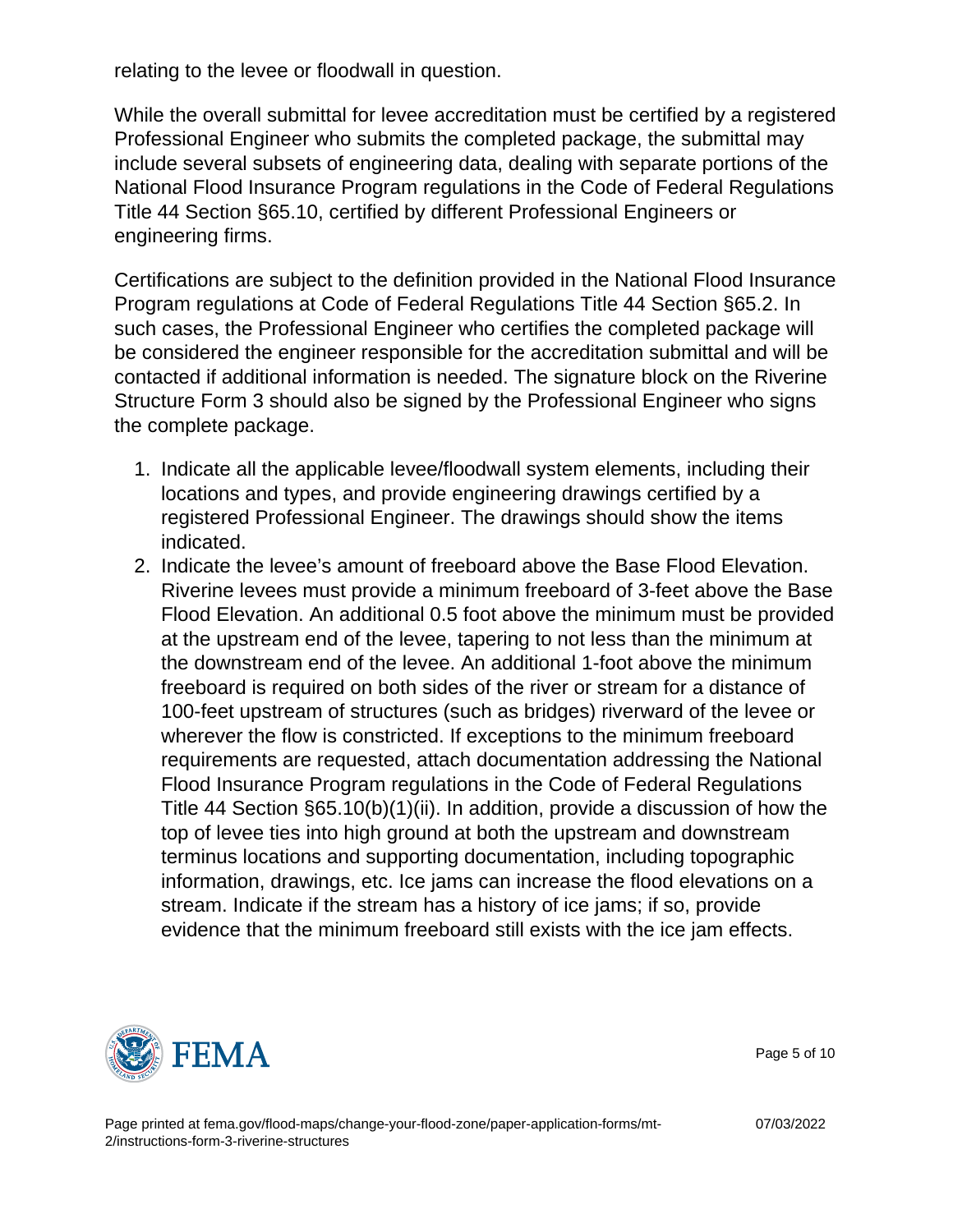- 3. List the closure devices for all openings through the levee system. All openings must be provided with closure devices that are structural parts of the system during operation and design.
- 4. Complete the information that shows where embankment protection is required and submit supporting embankment protection analysis. The embankment protection analysis must demonstrate that no appreciable erosion of the levee embankment can be expected during the 1%-annualchance flood, as a result of either current or waves, and that anticipated erosion will not result in failure of the levee embankment or foundation, directly or indirectly through reduction of the seepage path and subsequent instability. Factors to be addressed include, but are not limited to: expected flow velocities, expected wind and wave action, ice loading, impact of debris, slope protection techniques, duration of flooding at various stages and velocities, embankment and foundation materials, levee alignment, bends, transitions, and levee side slopes. The table provided in the form is for riprap protection. If another method of embankment protection is used, prepare and submit a table with similar information.
- 5. Complete the information to summarize the analysis of the levee embankment and foundation. This analysis must evaluate both stability and seepage during the loading conditions associated with the base flood. The seepage analysis must demonstrate that seepage into or through the levee embankment and foundation will not result in seepage and piping that will jeopardize the embankment and foundation stability. The slope stability analysis must demonstrate that the levee cross section is stable under all loading and unloading conditions for the base flood. The analysis should include the river or channel slopes. Guidance on seepage and stability analyses is outlined in the U.S. Army Corps of Engineers (USACE) Engineer Manual (EM) 1110-2-1913, ["Design and Construction of Levees](http://www.publications.usace.army.mil/Portals/76/Publications/EngineerManuals/EM_1110-2-1913.pdf)." Visit the [U.S. Army Corps website](http://www.publications.usace.army.mil) to download the Levees publication as well as Engineering Technical Letters and additional Engineer Manuals. The factors that must be addressed in these analyses include depth of flooding, duration of flooding, foundation conditions at the site, embankment and cut slope geometry and length of seepage path at the critical locations, internal drainage in the levee, seepage and/or stability berms, and management of trees and vegetation. All backup material for these analyses should be submitted.



Page 6 of 10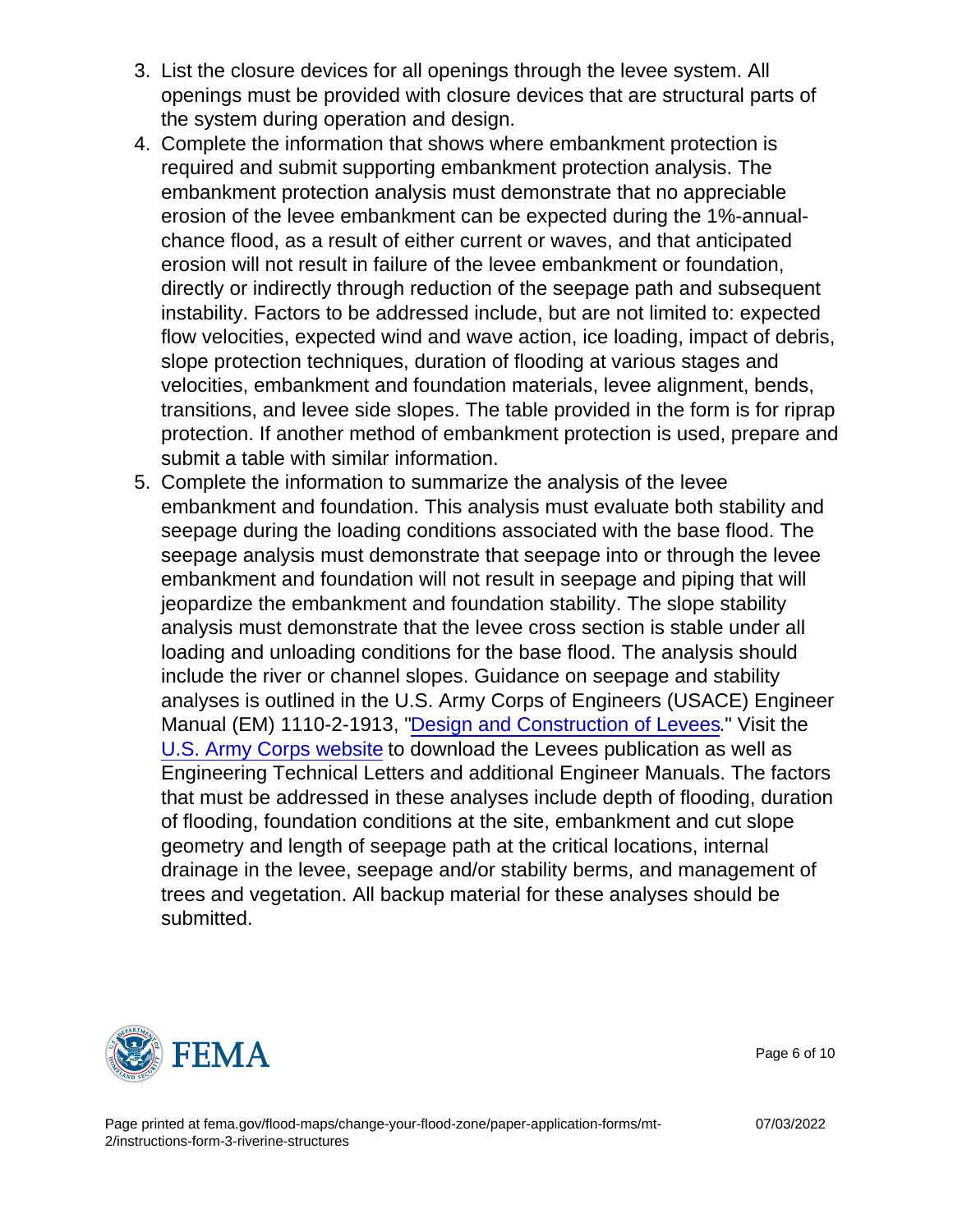- 6. Complete the information to summarize the analysis of the floodwall and foundation. Factors to be addressed include methods used, stability analyses submitted, loading conditions, and results. In addition, waterstops and joint materials should be incorporated into the floodwall design as outlined the Engineer Manual EM 1110-2-2102, ["Waterstops and Other](http://www.publications.usace.army.mil/Portals/76/Publications/EngineerManuals/EM_1110-2-2102.pdf) [Preformed Joint Materials for Civil Works Structures](http://www.publications.usace.army.mil/Portals/76/Publications/EngineerManuals/EM_1110-2-2102.pdf)," to prevent passage of water through the wall.
- 7. Complete the information to summarize the results from an analysis of potential settling of the levee. The settlement analysis must assess the potential and magnitude of future losses of freeboard and must demonstrate that the minimum freeboard requirements will be maintained. The analysis must address embankment loads, compressibility of embankment soils, compressibility of foundation soils, age of the levee system, and construction compaction methods. In addition, a detailed settlement analysis and determination of the appropriate amount of overbuild must be submitted, using procedures such as those described in USACE EM [1110-1-1904,](https://www.publications.usace.army.mil/Portals/76/Publications/EngineerManuals/EM_1110-1-1904.pdf) ["Settlement Analysis,](https://www.publications.usace.army.mil/Portals/76/Publications/EngineerManuals/EM_1110-1-1904.pdf)" and USACE EM 1110-2-1913, ["Design and](http://www.publications.usace.army.mil/Portals/76/Publications/EngineerManuals/EM_1110-2-1913.pdf) [Construction of Levees,](http://www.publications.usace.army.mil/Portals/76/Publications/EngineerManuals/EM_1110-2-1913.pdf)" Chapter 6. Submit all backup information used in the analysis.
- 8. Complete the information to summarize an analysis of potential flooding from interior drainage. In accordance with the National Flood Insurance Program regulations at Title 44 Section §65.10(b)(6), the interior drainage analysis must be based on the joint probability of interior and exterior flooding and the capacity of facilities for evacuating interior floodwaters. The analysis must identify the extent of the flooded area and the water-surface elevation(s) of the 1%-annual-chance flood if the average depth is greater than 1 foot. This information is to be shown on a certified topographic work map. Submit the calculation and backup information for the analysis of flooding potential from interior drainage. If a hydraulic model is used, it must be a FEMA-accepted model described on the FEMA website. Complete the information and attach any supporting documentation regarding the other design criteria indicated. In locations where sediment transport will affect the design of the levee, the effects of sediment transport should be considered, and Section F of Form 3 should be submitted. Provide justifications if sediment transport analysis is not considered for the levee design.
- 9. Complete the information to summarize the operational plan and criteria. For a levee system to be recognized by FEMA, the operational criteria must be



Page 7 of 10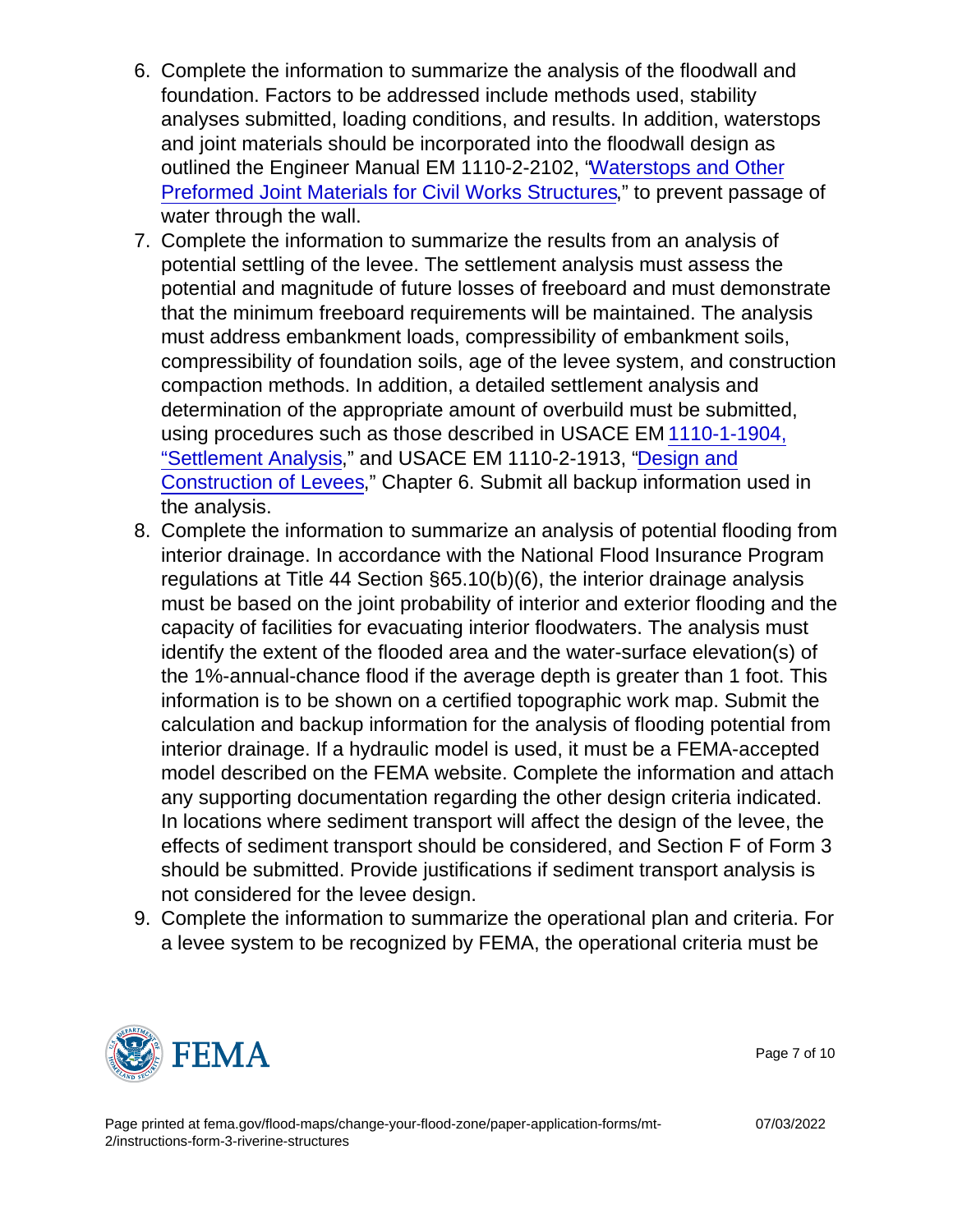as described in the National Flood Insurance Program regulations in the Code of Federal Regulations Title 44 Section §65.10(c). As noted in the National Flood Insurance Program regulations at Title 44 Section §65.10(c)(3), [FEMA](https://www.fema.gov/flood-maps/guidance-reports/guidelines-standards) may require other operation plans and criteria. FEMA [Standard ID 444](https://www.fema.gov/flood-maps/guidance-reports/guidelines-standards) requires that the submittal for levee accreditation include a current emergency preparedness plan that must, at a minimum, be adopted by the community, include the area impacted by the levee system, and have procedures for emergency operations and public evacuation. Although this plan may be included in the official operation plan, it may also be submitted as a separate document. The size and detail for this plan should be scaled as appropriate for the levee system. Many communities may already be familiar with similar planning efforts and have the relevant information available in other forms. If the information is appropriate to meet these requirements, the document is not required to have the title "emergency preparedness plan." Refer to the following documents for more information on preparing these plans and sample content and formats for the plans:

- FEMA publication: [Emergency Preparedness Guidelines for Levees,](https://damsafety.org/content/emergency-preparedness-guidelines-levees-guide-owners-and-operators-january-2018) A Guide for Owners and Operators, July 2018 This FEMA document may be downloaded from FEMA's website at [www.fema.gov.](http://www.fema.gov) Search "Guidelines for Levees A Guide for Owners." Or request a copy of the document by calling the FEMA Mapping and Insurance eXchange (FMIX) at 1-877-FEMA MAP (1-877- 336-2627).
- U.S. Army Corps of Engineers publication: The Silver Jackets ["Emergency](https://www.mvp.usace.army.mil/Portals/57/docs/Operations Center/EAP_Combined_4_20Nov19w_cover.pdf) [Action Plan, Guidebook,](https://www.mvp.usace.army.mil/Portals/57/docs/Operations Center/EAP_Combined_4_20Nov19w_cover.pdf)Version 4.0," November 2019.
- U.S. Army Corps of Engineer publication: [Engineer Circular \(EC\) 1110-2-6074,](https://www.publications.usace.army.mil/Portals/76/Publications/EngineerCirculars/EC_1110-2-6074.pdf?ver=2018-01-22-100438-250) Guidance for Emergency Action Plans, Incident Management and Reporting, and Inundation Maps for Dams and Levee Systems, January 31, 2018.
- 10. Indicate if the maintenance plan for the levee complies with the National Flood Insurance Program regulations in the Code of Federal Regulations Title 44 Section §65.10(d). This plan should address maintenance standards, intervals, and procedures. This plan should also include the design and construction requirements and inspection procedures for future utility crossings. In addition, include requirements for management of vegetation as outlined in in the U.S. Army Corps of Engineers [Landscape Planting and](https://www.publications.usace.army.mil/Portals/76/Publications/EngineerTechnicalLetters/ETL_1110-2-583.pdf) [Vegetation Management for Floodwalls, Levees and Embankment Dams](https://www.publications.usace.army.mil/Portals/76/Publications/EngineerTechnicalLetters/ETL_1110-2-583.pdf) Engineer Manual 1110-2-583.



Page 8 of 10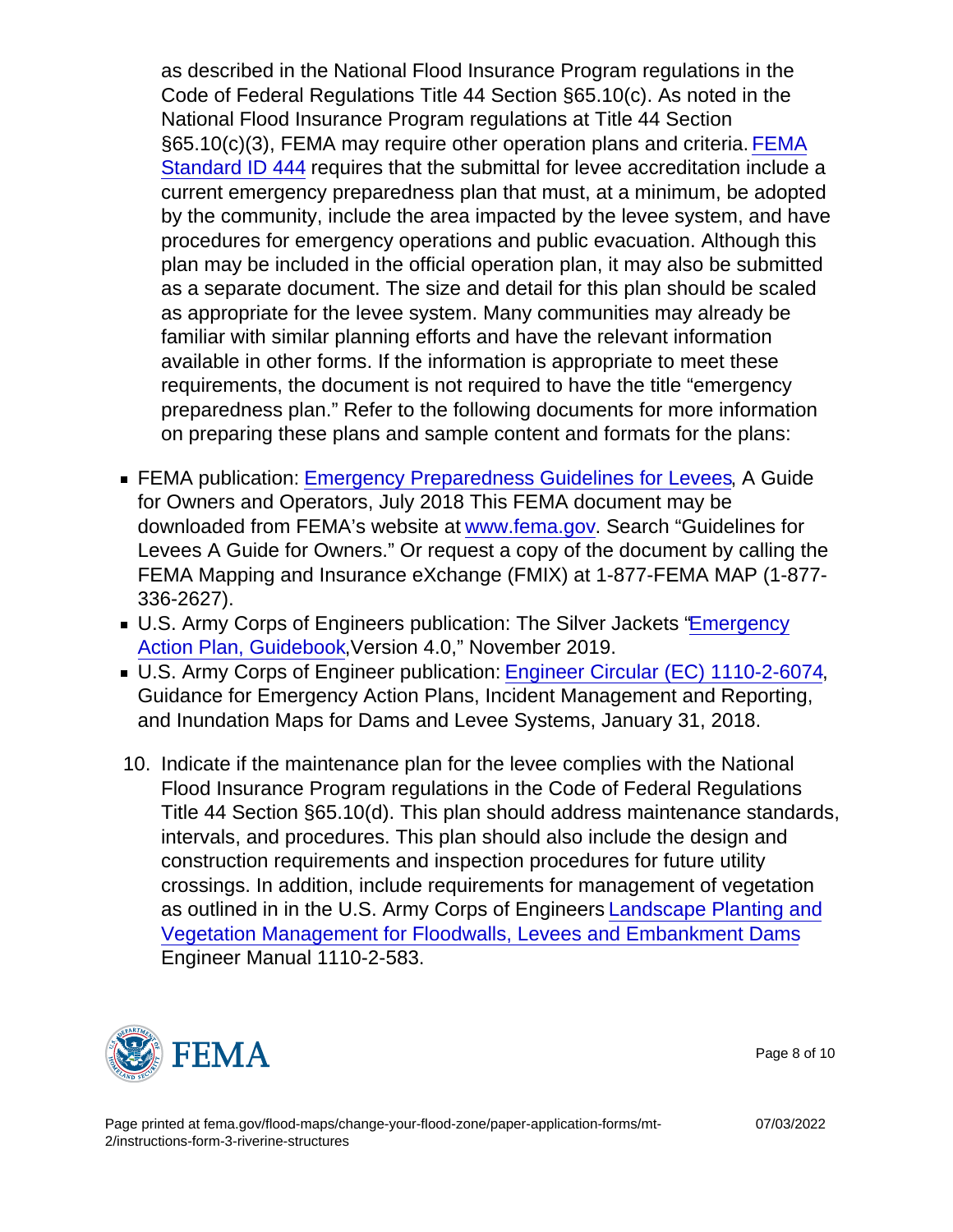11. When requesting a Conditional Letter of Map Revision, a draft version of the Operations & Maintenance Plan must be submitted for a proposed levee. However, a final copy will be required after the levee is constructed and a revision to the Flood Insurance Rate Map is requested. In addition, the final copy of the Operations & Maintenance Plan must be formally adopted by the community or agency responsible for carrying out the specified activities. The Operations and Maintenance Plan must also record the person in charge of the maintenance activities.

#### Non-Accredited Levee Systems

FEMA developed an updated process to analyze and map areas on the landward side of non-accredited levee systems that are shown on National Flood Insurance Program maps. Information on this updated process is provided in two FEMA publications: ["Analysis and Mapping Procedures for Non-Accredited Levee](https://www.hsdl.org/?abstract&did=762216 ) [Systems, New Approach](https://www.hsdl.org/?abstract&did=762216 )" July 2013 and ["Guidance for Flood Risk Analysis and](https://www.fema.gov/media-collection/guidance-femas-risk-mapping-assessment-and-planning) [Mapping: Levees.](https://www.fema.gov/media-collection/guidance-femas-risk-mapping-assessment-and-planning)"

Data requirements for this updated process in many cases will require certified data and analyses of the levees and/or floodwalls as part of the non-accredited levee system. As such, the same information described above for accredited levee systems may be required. These forms and requirements above should be used, as appropriate, for non-accredited levee system submittals.

## Section F: Sediment Transport

Complete the information to summarize an analysis of sediment transport (including scour and deposition) if there is any indication from historical records that sediment transport can affect the Base Flood Elevation. Or complete the information if based on the stream morphology, vegetative cover, development of the watershed, and bank conditions, there is a potential for debris and sediment transport to affect the Base Flood Elevation or a structure.

If sediment transport will not affect the Base Flood Elevation or a structure, indicate that this section is not applicable and explain why a sediment analysis was not performed. Bulked flows are used to evaluate the performance of a structure during the 1%-annual-chance flood; however, FEMA does not map Base



Page 9 of 10

07/03/2022